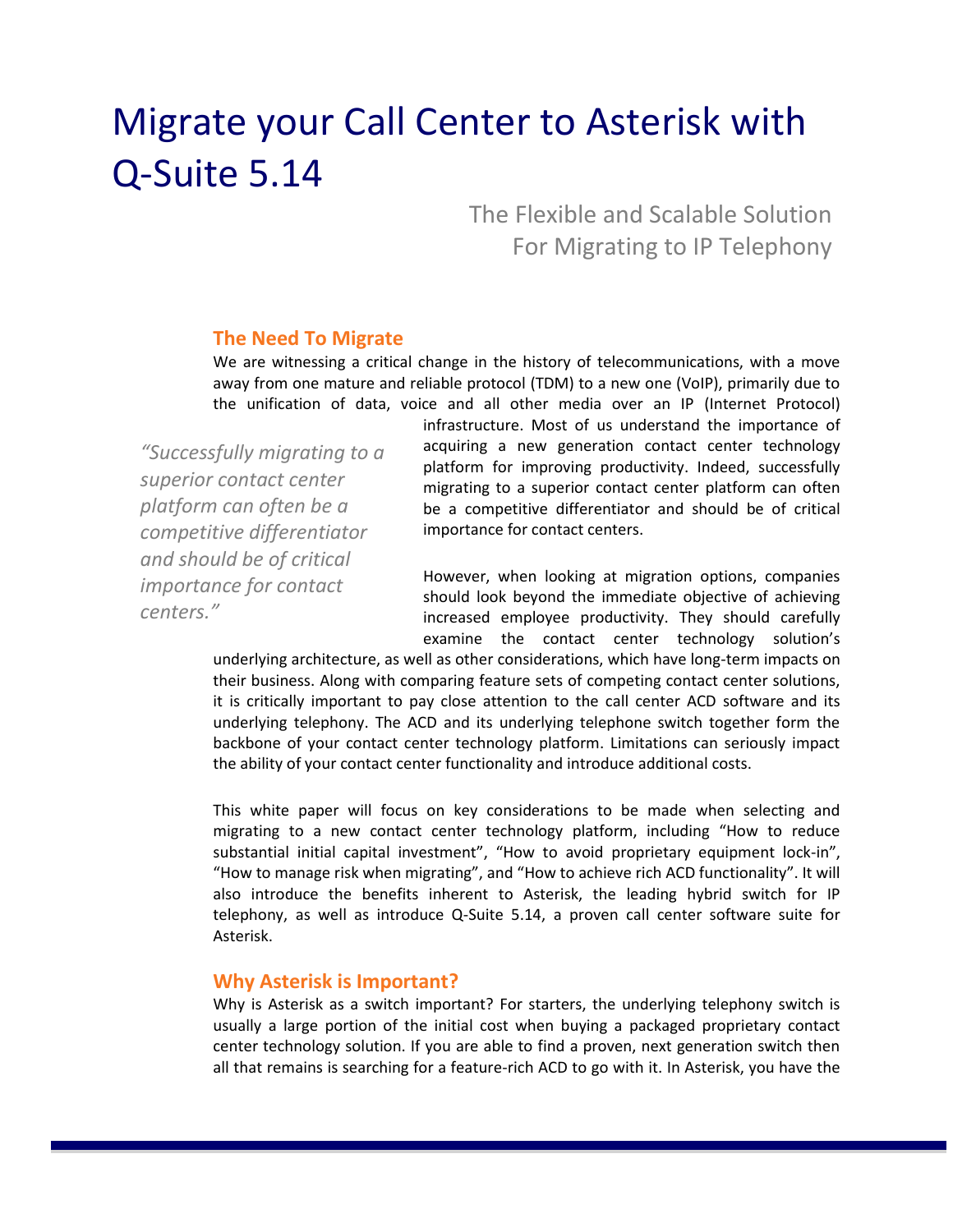

most powerful open source hybrid telephone switch tested by millions of users worldwide. Therefore, by selecting Asterisk, you have an immediate cost saving.

Most proprietary contact center switch providers quite often have their internal teams playing "catch up" to keep their legacy CTI up to date, whether it be adding features for the switch or enabling cutting edge VoIP migration. Asterisk, on the other hand, provides all the PBX functionality independent of the underlying telecommunications connectivity, be it TDM (PRI E1/T1) or VoIP (SIP/IAX). It also provides seamless integration of the underlying VoIP and TDM connectivity. This important feature provides two distinct benefits. First, Asterisk allows working with existing TDM, and second, companies significantly reduce risk as they gradually migrate to VoIP based on company timetables rather than having to "flip a switch" when go-time is at hand.

There are other benefits inherent to Asterisk. In the past, achieving voice recording capabilities has required additional expenditure and time consuming CTI developments. However, voice recording is intrinsic to Asterisk, meaning there are no additional costs.

It is also important to note that Asterisk is designed to work in commodity hardware, including Dell and HP. Again; there are multiple benefits to this feature. The most direct benefit is that you can easily avoid proprietary equipment lock-in by utilizing a proven Asterisk based contact center technology platform. Another benefit is ease of scale. When an Asterisk server reaches its processing limit, additional Asterisk servers can be added to scale with the growth of the call center. With this in mind, the platform can also be architected to be redundant.

With so many clear benefits to be had by utilizing Asterisk, you will rightly ask "why hasn't

*"The underlying telephony switch is usually a large portion of the initial cost when buying a packaged proprietary contact center technology solution. If you are able to find a proven, next generation switch then all that remains is searching for a featurerich ACD to go with it. In Asterisk, you have the most powerful open source hybrid telephone switch tested by millions of users worldwide."*

everyone switched?". The answer is simple: the call center industry is mature, and it requires a suite of sophisticated features in order to cope with the demands of customer interaction today. As such, there is a need for a feature rich ACD that is capable of functioning with Asterisk's advanced switching capabilities.

## **Call Center Migration to Asterisk**

With the benefits of Asterisk as the underlying telephony platform clear, the question remains: "Can industry standard contact center software features be achieved on the Asterisk platform?". The following matrix outlines features to achieve next generation operational efficiency, as well as indicates if these features can be made available on an Asterisk based contact center platform.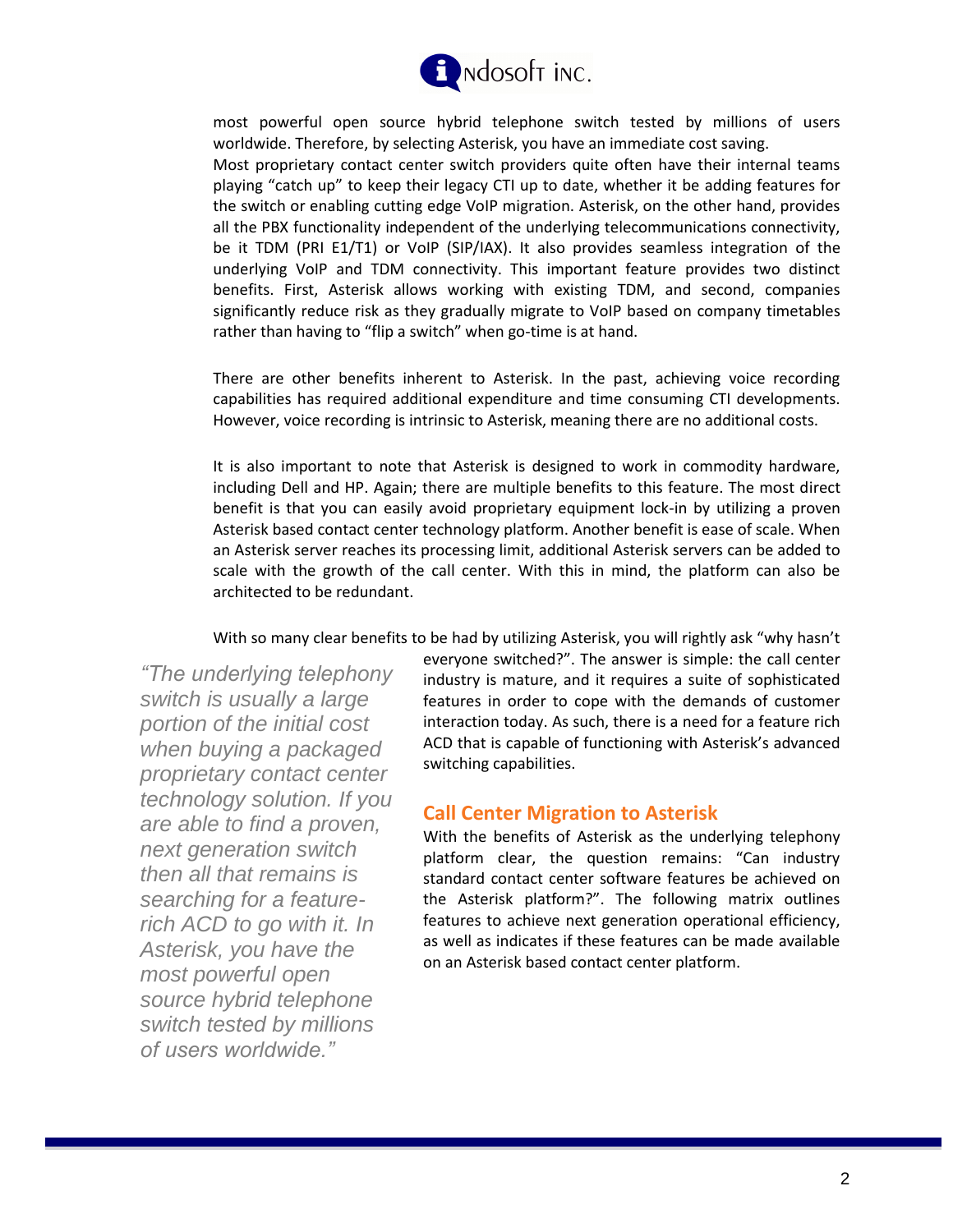

| <b>New Generation Contact Center Feature Matrix</b> |                          |                               |
|-----------------------------------------------------|--------------------------|-------------------------------|
|                                                     | <b>Industry Standard</b> | <b>Available for Asterisk</b> |
| ACD with Skills Based Routing                       |                          | V                             |
| <b>Predictive Dialer</b>                            | V                        | V                             |
| <b>IVR Builder</b>                                  |                          |                               |
| CTI Integration with APIs                           | V                        | V                             |
| Data Import                                         | V                        | V                             |
| <b>Call Scripting</b>                               | V                        | V                             |
| Campaign & List Management                          | V                        | V                             |
| VolP                                                |                          |                               |
| <b>Quality Monitoring</b>                           | V                        | V                             |
| <b>Voice Recording</b>                              | V                        | V                             |
| Real-time & Historical Reporting                    | V                        | V                             |
| <b>CRM</b> Integration                              |                          |                               |
| <b>Web Services API</b>                             |                          | V                             |
| Support                                             | V                        | V                             |
| <b>Unique Support</b>                               |                          |                               |

Since all next generation contact center features are available for the Asterisk platform, and there is real value for switching to Asterisk, it becomes clear that for contact centers, evaluating the Asterisk platform, as well as available call center ACD software developed for Asterisk, is a priority.

## **Meet Indosoft, A Leading Asterisk Contact Center Software Provider**

Indosoft began porting its call center software to work with Asterisk in late 2003, thus stopping its development work on proprietary CTI boards and instead focusing on Asterisk as the telephony platform for its call center ACD. One of the contributing reasons was the hopelessness of keeping PBX features on CTI boards up to date with the emerging open

*"Q-Suite 5.14 is a featurerich, scalable, out-of-the box contact center software solution built for Asterisk."*

source PBX functionalities. The other factor was the realization that the CTI board manufacturers might find it difficult to economically match Asterisk IP capabilities.

Today Indosoft provides Q-Suite 5.14, a very high-end call center ACD software solution for Asterisk. It is a featurerich, scalable, out-of-the-box software that comes with a powerful ACD and predictive dialer. It has detailed reporting capabilities and is bound to satisfy the functional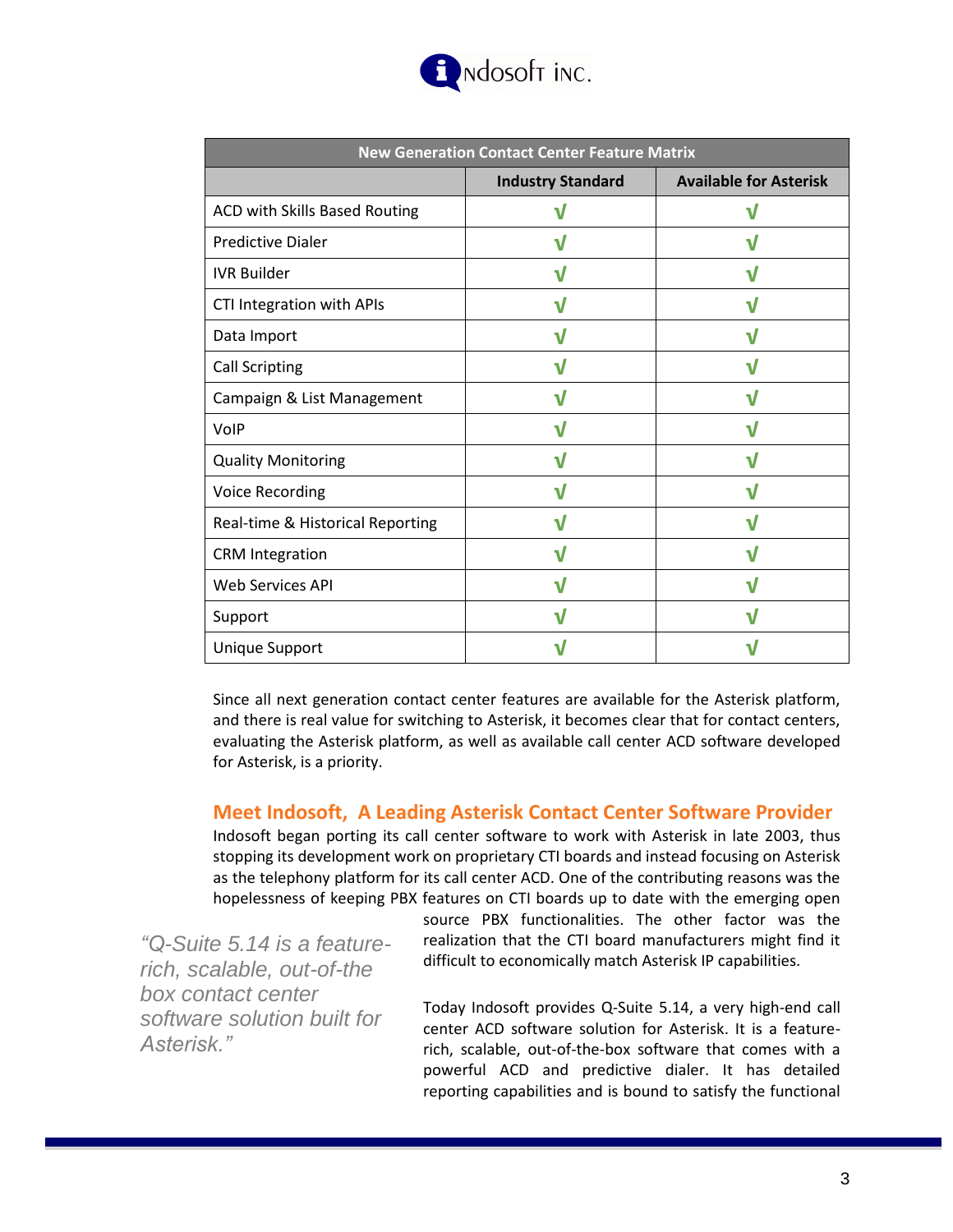

requirements of most advanced call centers. With Q-Suite 5.14, you can switch to Asterisk with the right contact center technology solution and migrate seamlessly to IP telephony.

| <b>Q-Suite 5.14 Product Features Matrix</b>          |              |  |
|------------------------------------------------------|--------------|--|
| <b>Inbound Features</b>                              | Q-Suite 5.14 |  |
| ACD with Skills Based Routing & Queue Prioritization | $\mathsf{V}$ |  |
| <b>GUI IVR Setup</b>                                 | V            |  |
| <b>GUI Dialplan Builder</b>                          | V            |  |
| <b>GUI Script Builder</b>                            | $\sf V$      |  |
| Hot-Desking, On/Off Hook Agents                      | $\mathsf{V}$ |  |
| <b>Outbound Features</b>                             | Q-Suite 5.14 |  |
| <b>Predictive Dialing</b>                            | $\sf V$      |  |
| <b>GUI Script Builder</b>                            | $\mathbf v$  |  |
| Campaign & List Management                           | V            |  |
| Do-Not-Call Compliance                               | V            |  |
| <b>General Features</b>                              | Q-Suite 5.14 |  |
| TDM & VoIP Connectivity                              | $\sf V$      |  |
| Multi-tenant                                         | V            |  |
| <b>Real-time Reporting</b>                           | V            |  |
| <b>Historical Reporting</b>                          | V            |  |
| <b>Voice Recording</b>                               | V            |  |
| <b>Quality Monitoring</b>                            | V            |  |
| Web Agent Interface and Native Client                | $\mathbf v$  |  |
| API for CTI Interface (.NET and Socket)              | V            |  |
| <b>Asterisk PBX with Voicemail</b>                   | V            |  |
| Hosted & Premise Based Installs                      | V            |  |
| High Availability for Redundancy                     | V            |  |
| Mid-call Recovery for Fail-over                      | $\sf v$      |  |
| Open Access and Full Knowledge Transfer              | V            |  |
| <b>Unique Support</b>                                | $\sf V$      |  |